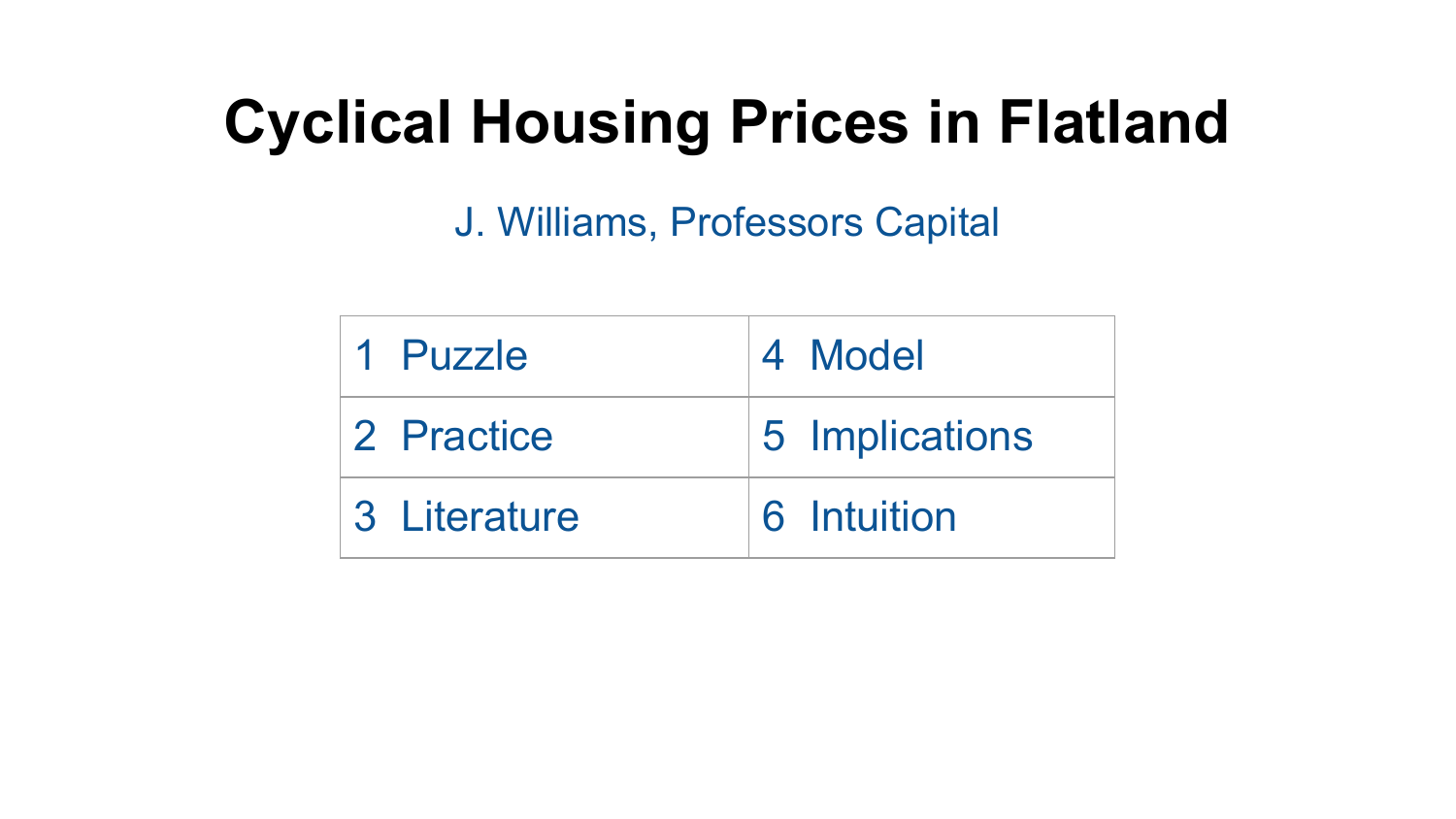#### **P. Krugman, 2005,** *New York Times Op-Ed***.**

"In Flatland, which occupies the middle of the country, it's easy to build houses. When the demand for houses rises, Flatland metropolitan areas, which don't really have traditional downtowns, just sprawl some more. As a result, housing prices are basically determined by the cost of construction. In Flatland a housing bubble can't get started."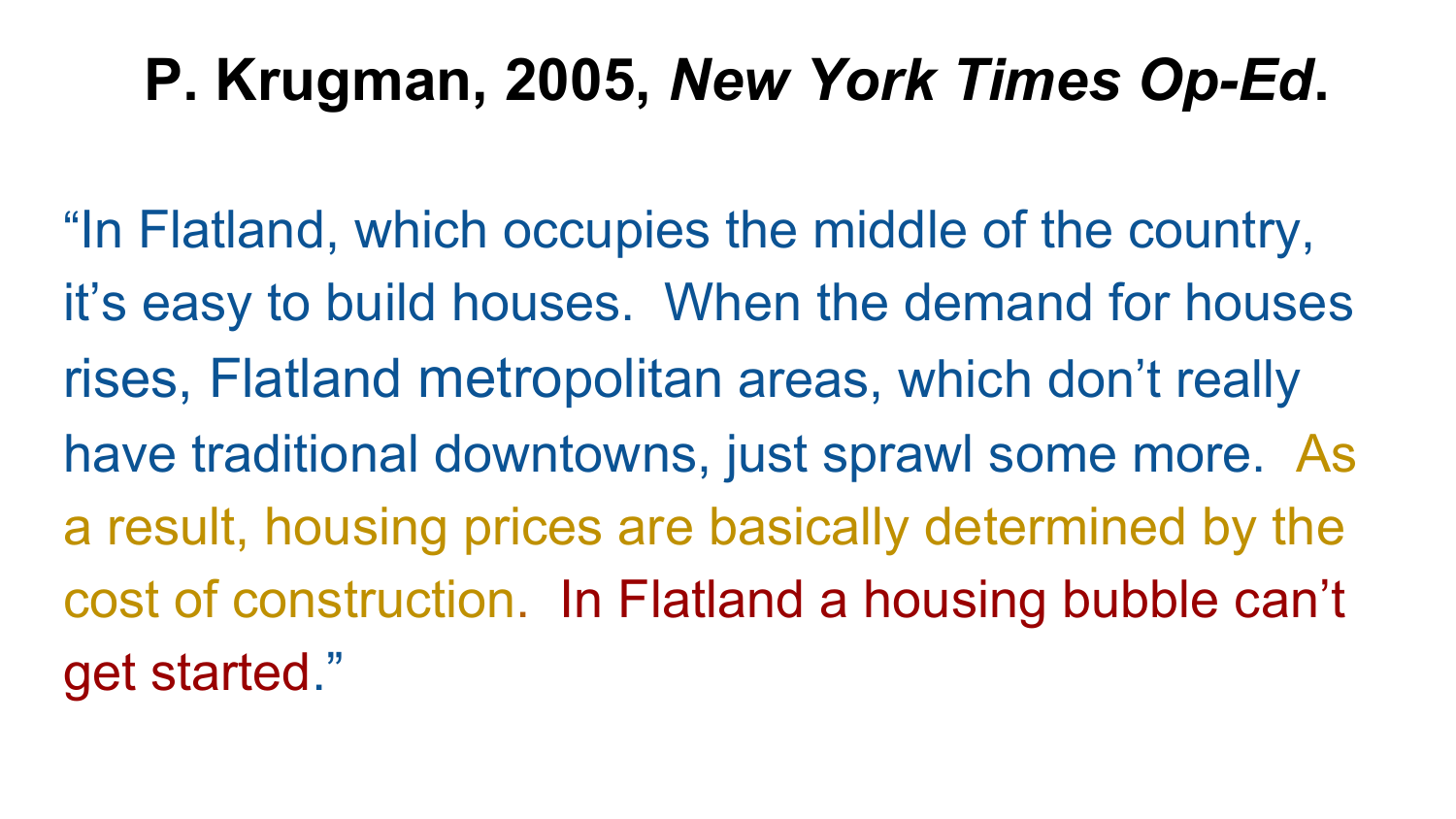## **Sand States: 2000-2011**

25.5% median difference between annual appreciation rates during expansions vs contractions: Davidoff (2013).

Less price volatility for housing than land: Nathanson & Zwick (2015).

Booms with substantial speculation in SFR supported by subprime loans, etc.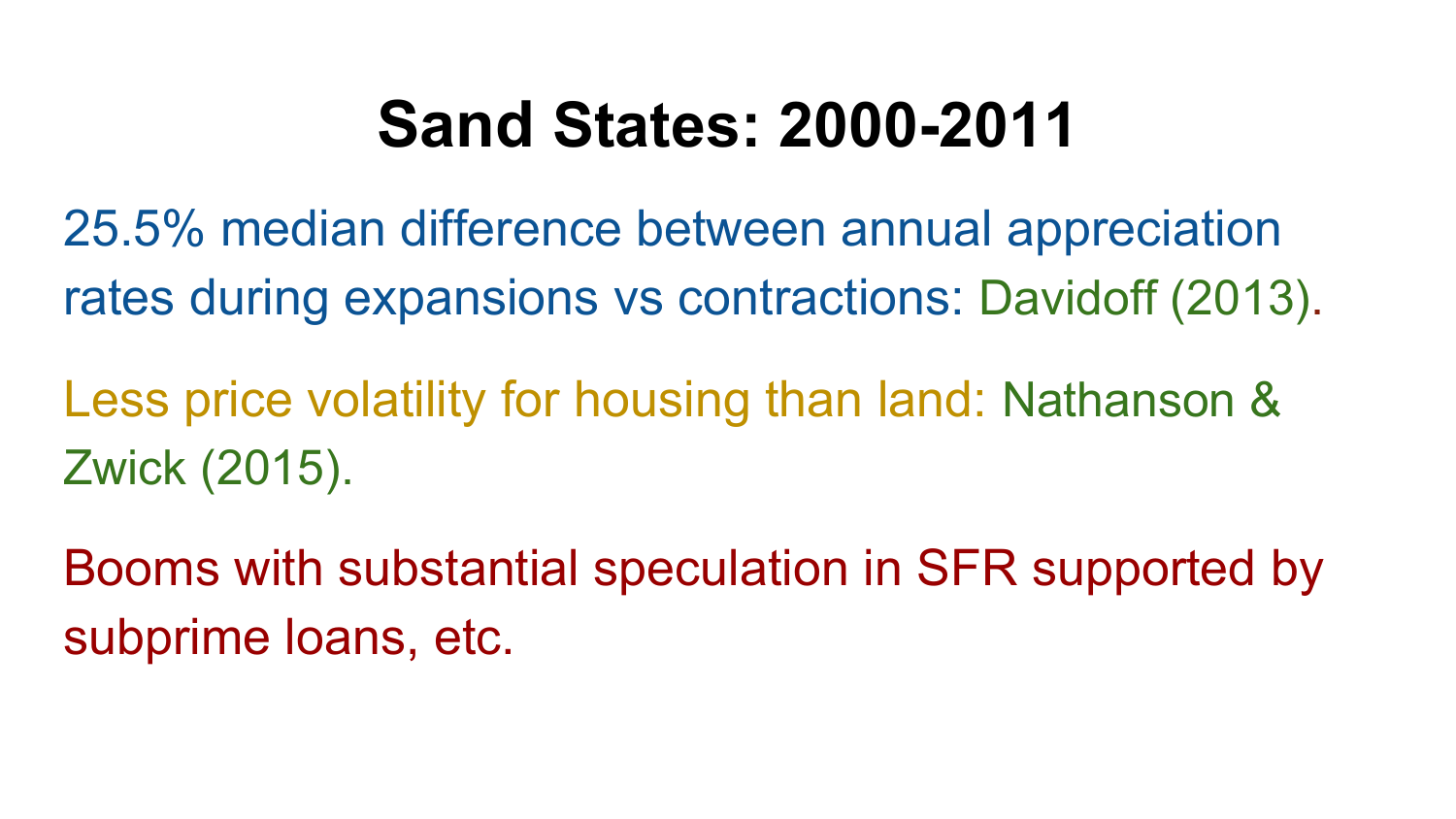#### **Builders' Comments about Booms**

Landowners raise their asking prices aggressively, often ahead of housing market.

Initially, few finished lots for sale. Later, no paper lots for sale. Still later, slow entitlement process.

Scarce skilled labor.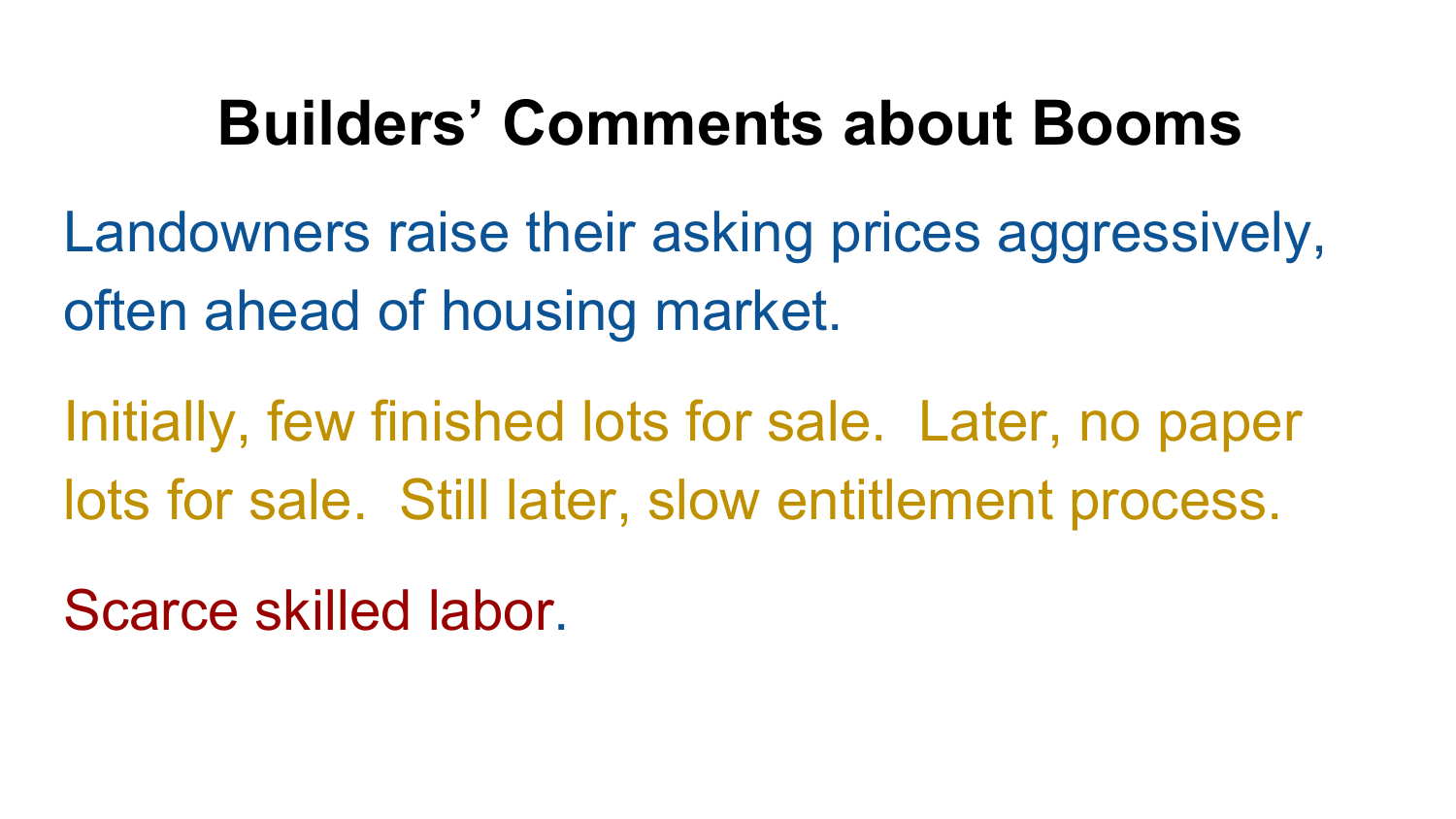# **Literature on Real Options**

Land prices at outer edge of city increase with expected growth rate of aggregate demand.

Problem: Exogenous Brownian motion inconsistent with (a) construction and endogenous housing prices and (b) low frequency business cycles.

Issue: Low-frequency cycles must have (endogenous) procyclical price-rent ratios.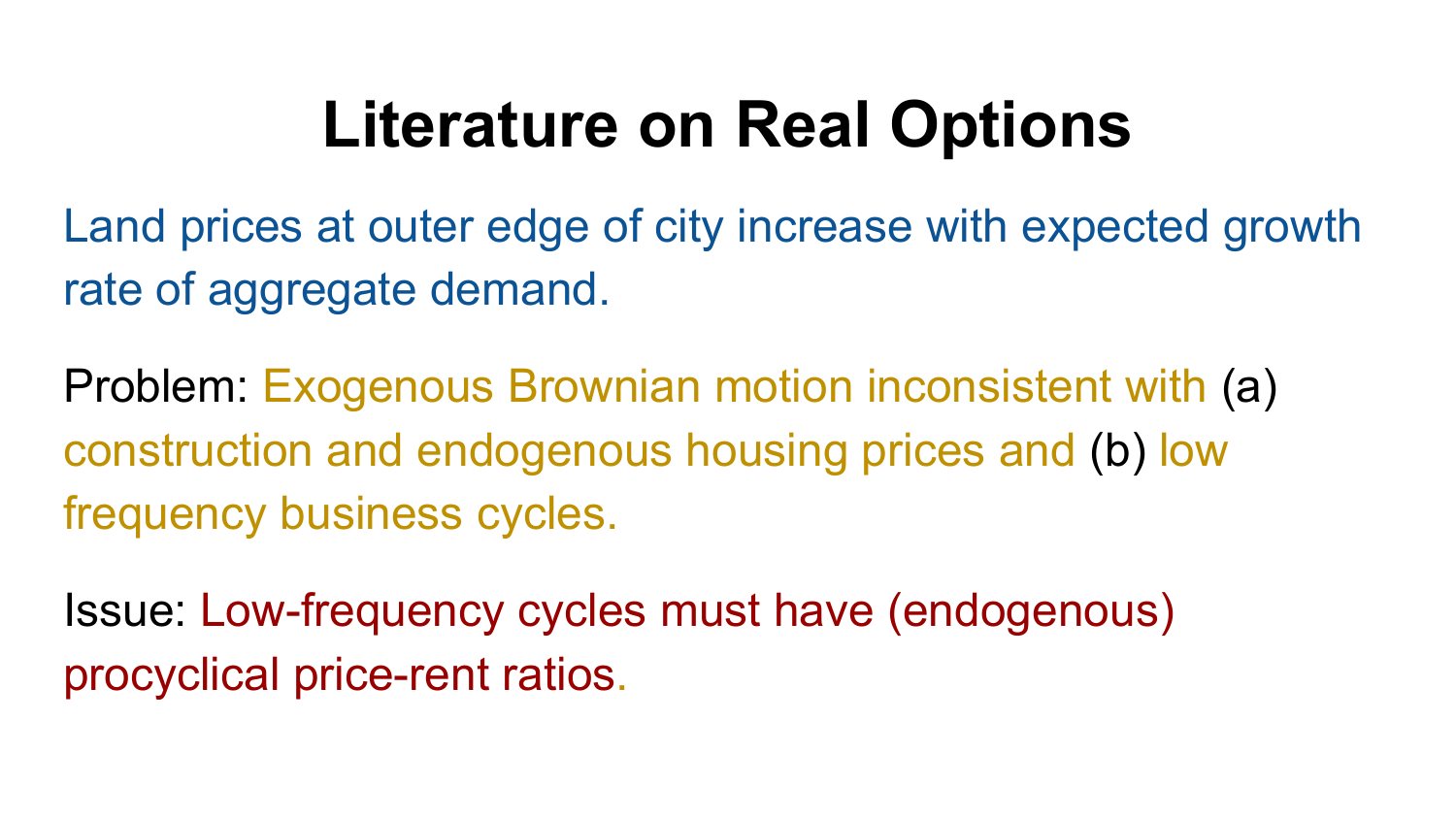## **Minimalist Model**

Circular city surrounded by infinite supply of flat buildable land. Households and houses distinguished only by radial distance.

Poisson transitions between contractions & expansions. Low frequency. No early information.

All perfectly competitive agents equally informed. All risk-neutral. No capital constraints. No behavioral biases.

Proportional model: constant elasticities and growth rates.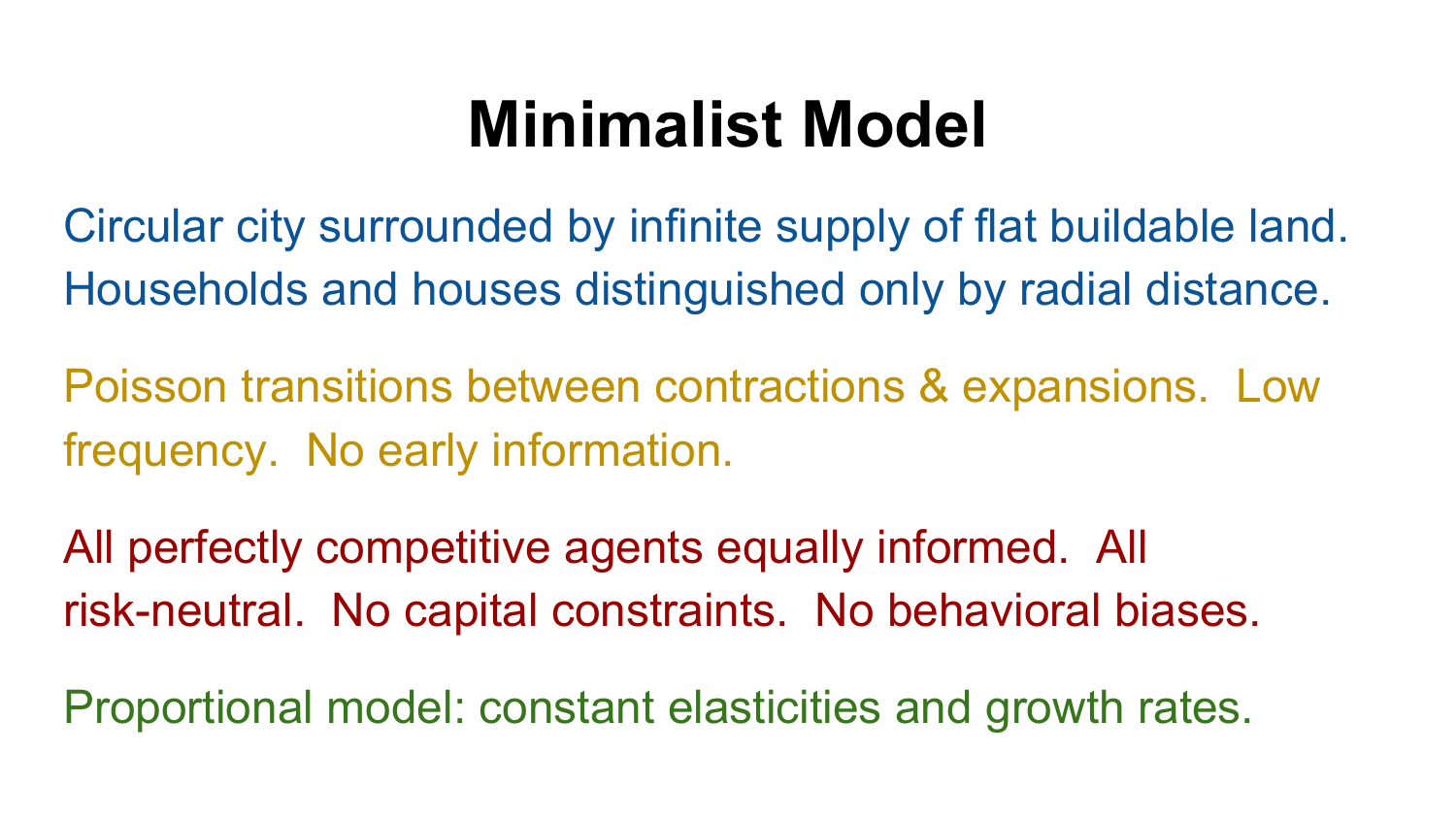## **Equilibrium**

**Housing rents** equate aggregate demand and supply for perishable housing services at all radial distances.

**Housing prices** equal expected present value of future housing rents and sale prices during both expansions and contractions.

**Land prices** equal expected present value of future sale prices to developers, conditional on landowners' optimal exercise of their options to sell.

**Houses** supplied by perfectly competitive developers.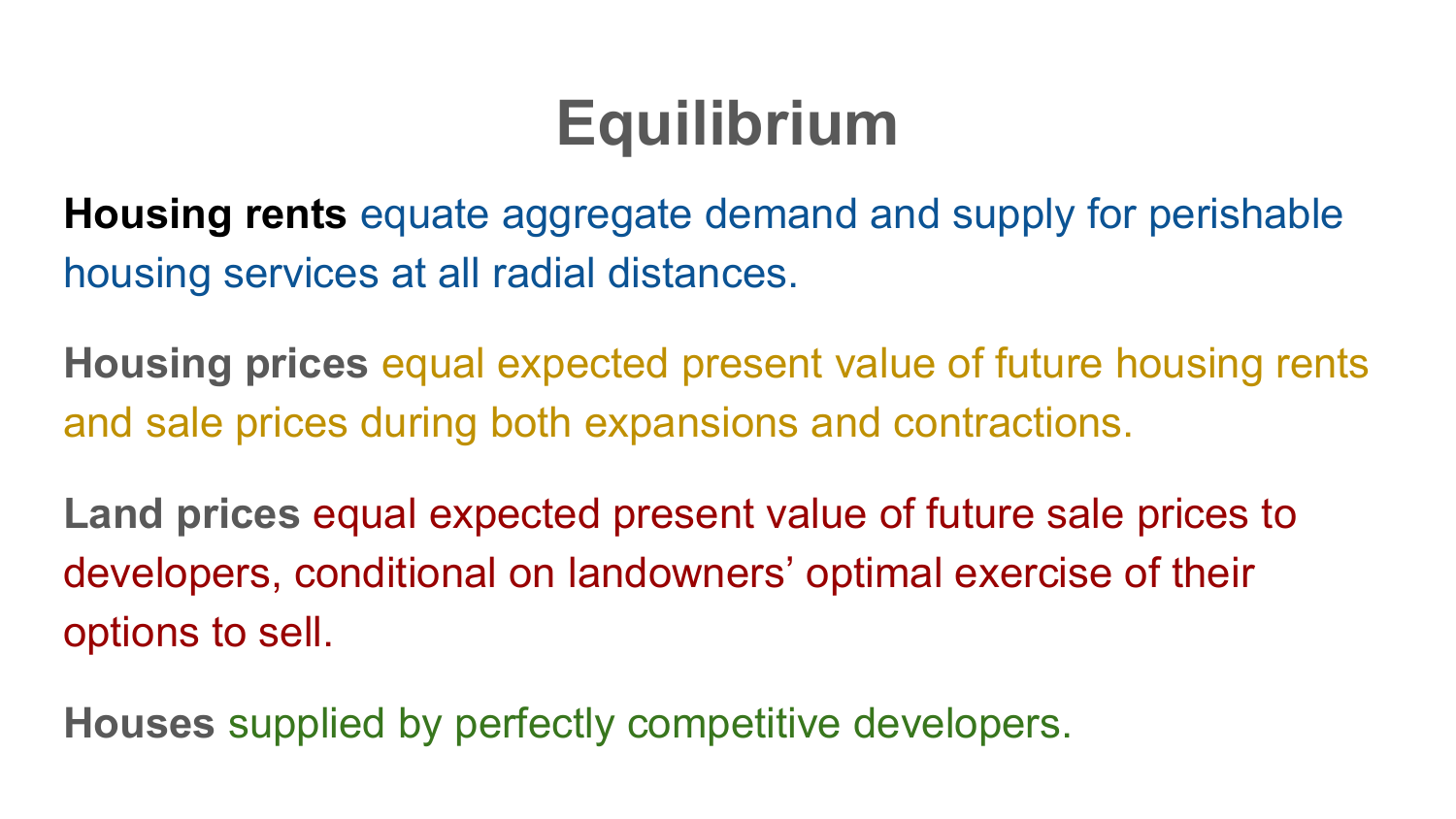#### **Three Propositions**

**1 Initial Model:** Stagnant cold markets with constant aggregate demand. Expanding hot markets with growing aggregate demand.

**2 Main Model:** Contractions with decreasing demand. Expansions with two phases: initial recovery followed by booms.

**Recovery:** Vacant housing from previous contraction, no construction. **Booms:** Construction, no vacancies.

**3 Extension:** Construction costs increase with aggregate construction.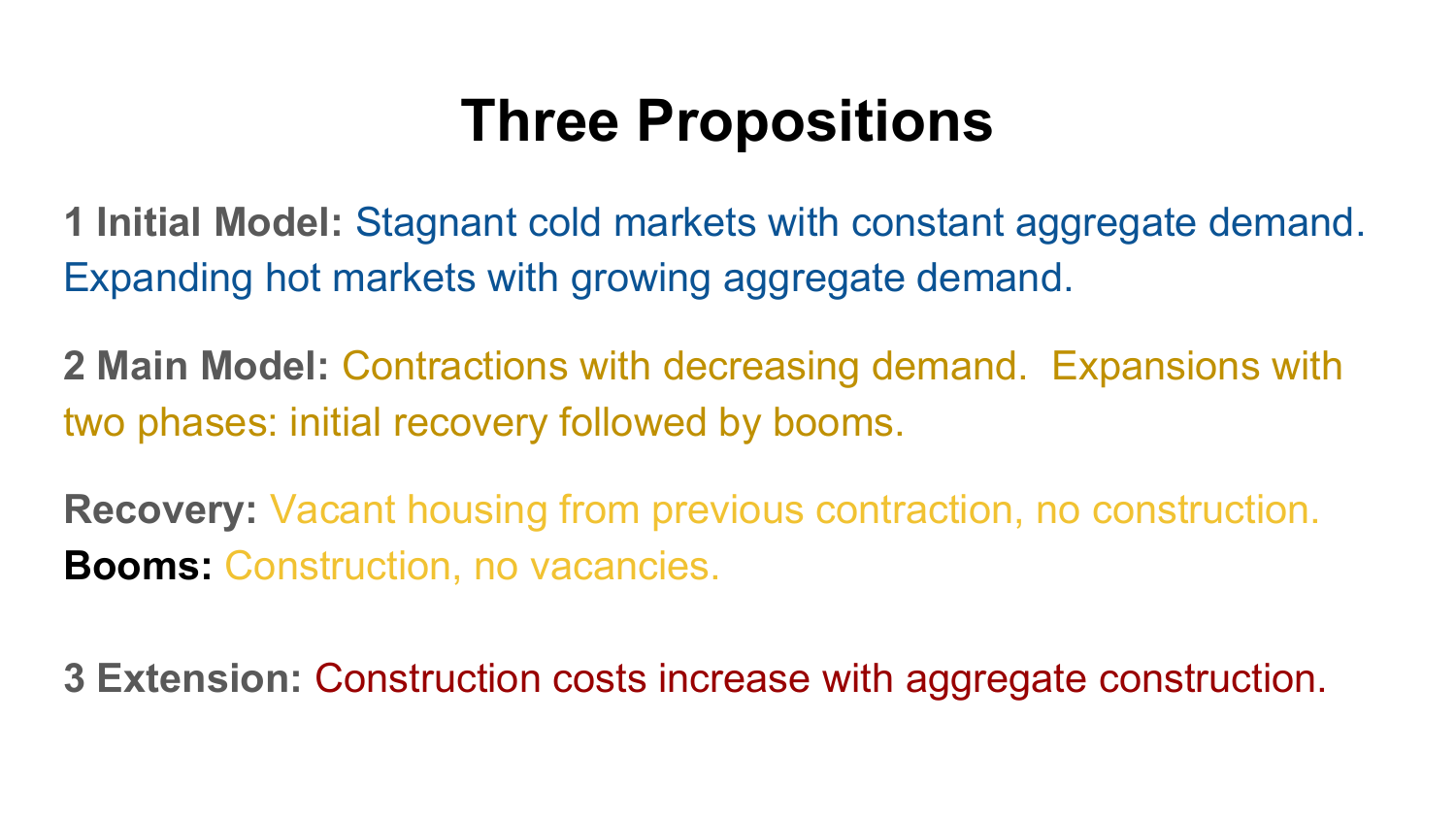## **Results for Flatland**

Procyclical housing appreciation and cumulative construction match median values in Sand States during 2000-2011: Davidoff (2013).

Construction only during booms, only at expanding outer edge of city. New house prices equal construction costs plus positive land prices. Positive land prices even as rent gradient approaches zero.

Slower sprawl and faster appreciation with steeper rent gradients or more rapidly increasing construction costs.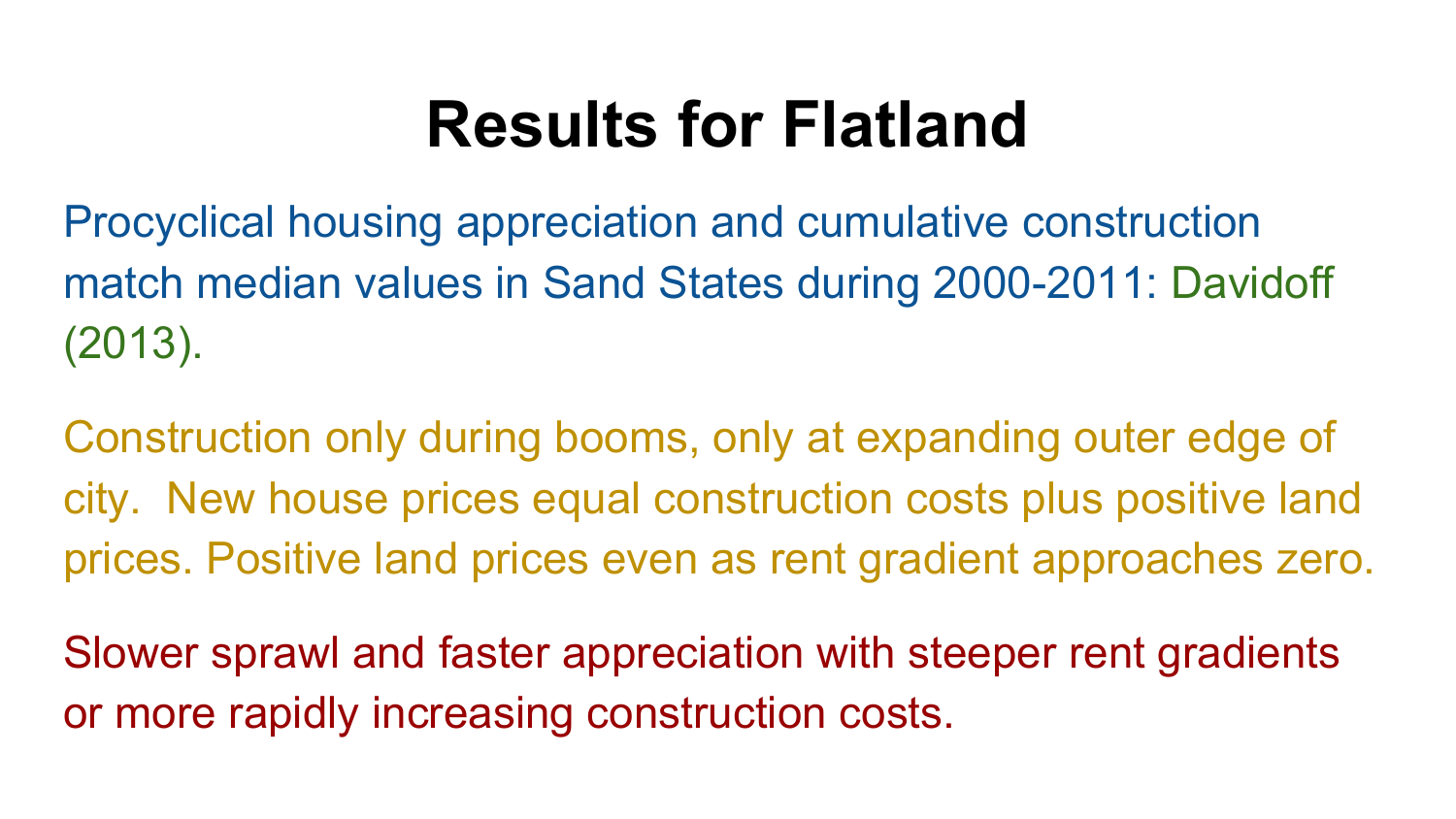## **Results for All Metro Areas**

Procyclical price-rent ratios lead procyclical rents. Procyclical volatility greater for housing prices than rents.

Procyclical price volatility greater for land than housing.

Procyclical housing speculation. More speculation during booms with longer contractions or expansions or more appreciation during expansions.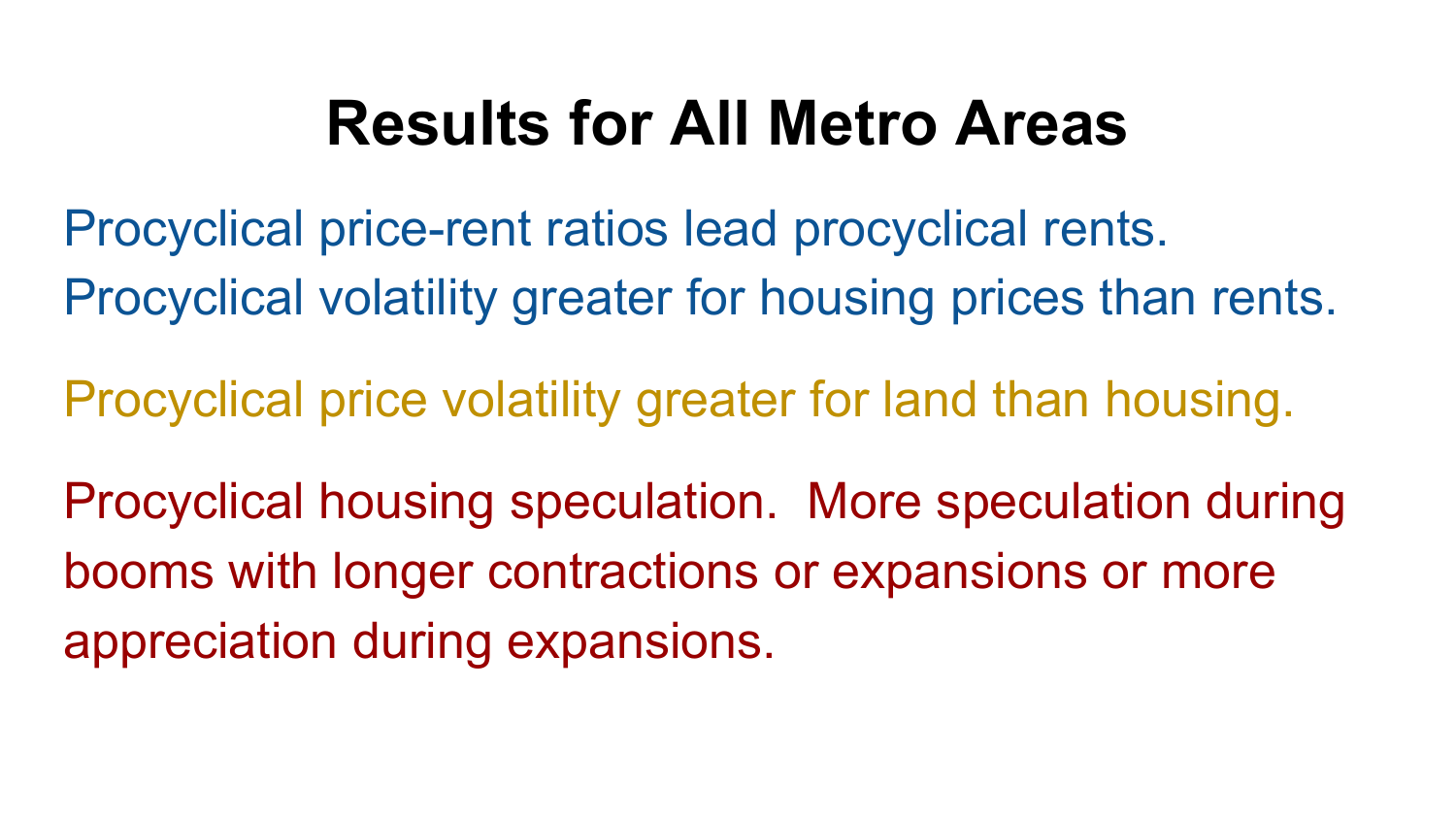#### **Intuition: Price-rent ratios**

All new information about future demand revealed to all investors during Poisson transitions. No previous or private information.

Rents depend on current aggregate demand and supply that change only over time. Rents do not change during instantaneous transitions.

Therefore, price-rent ratios change only during transitions Must move up (down) during transitions to expansions (contractions). Changes anticipate subsequent changes in rents before the next transition.

Price volatility reflects the volatilities of both price-rent ratios and rents.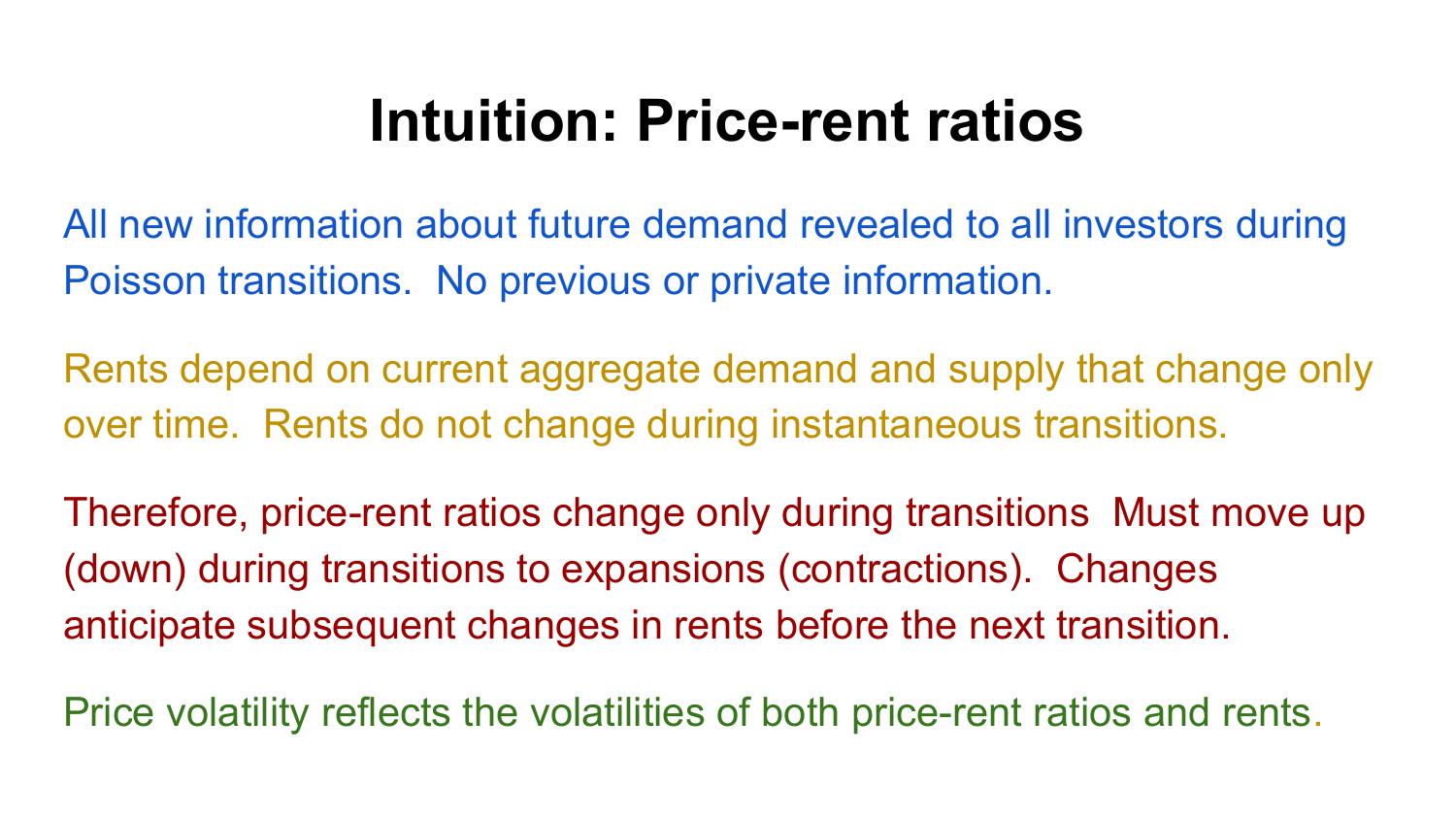#### **Intuition: Price volatility of housing vs land**

At all times each investor must expect a total rate of return equal to the common, constant discount rate. Total expected return equals the rent-price ratio plus the expected rate of appreciation.

Land has no rent related to perishable housing services. Its expected appreciation during transitions from contractions to expansion must then exceed that of housing. Land's reciprocal fall in value during the reverse transition must also be greater. Therefore, land must have more procyclical price volatility than housing.